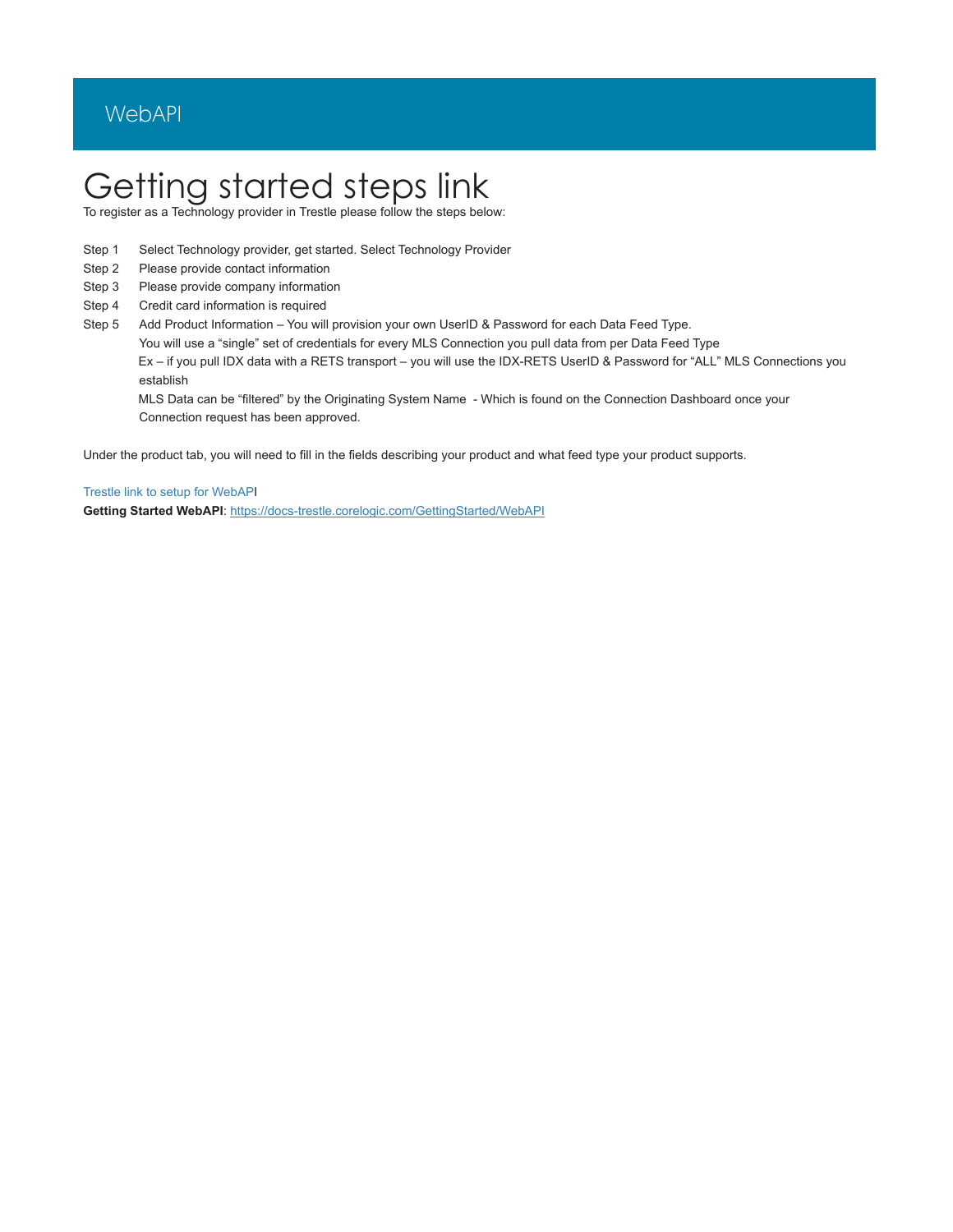### **WebAPI**

## Postman

We recommend using the Postman tool for logging into and using the Trestle WebAPI. In addition to the walkthrough below, feel free to use this Postman collection for examples of other queries and criteria available in the Trestle WebAPI. To easily load the collection into Postman, open Postman and select File -> Import. Then, select the "Import From Link" tab and paste the following URL: https://docstrestle.corelogic.com/content/collections/Trestle\_API.postman\_collection.json Press the import button and you will see a new collection added to Postman.

#### 1. Login and Authentication: Get Access Token

Create a GET request to https://api-prod.corelogic.com/trestle/odata/\$metadata using OAuth 2.0 authorization.

|                                                                                                                        | <b>∷</b> My Workspace ▼<br>. Invite |                             |                           |         |
|------------------------------------------------------------------------------------------------------------------------|-------------------------------------|-----------------------------|---------------------------|---------|
| GET https://api-prod.corelogic.com/tr ●<br>$+$<br>$-0.0.0$                                                             |                                     |                             | <b>Trestle Production</b> |         |
| https://api-prod.corelogic.com/trestle/odata/\$metadata                                                                |                                     |                             |                           |         |
| https://api-prod.corelogic.com/trestle/odata/\$metadata<br>$GET$ $\tau$                                                |                                     |                             |                           | Send    |
| Authorization ·<br>Params<br>lodv                                                                                      | Pre-request Script<br>Tests         |                             |                           |         |
| TYPE                                                                                                                   | ccess Token                         | Access Token                |                           | Availab |
| OAuth 2.0<br>$\overline{\mathbf{v}}$                                                                                   |                                     |                             |                           |         |
| The authorization data will be automatically<br>generated when you send the request. Learn<br>more about authorization |                                     | <b>Get New Access Token</b> |                           |         |
| Add authorization data to                                                                                              |                                     |                             |                           |         |
| Request Headers                                                                                                        |                                     |                             |                           |         |
| <b>Preview Request</b>                                                                                                 |                                     |                             |                           |         |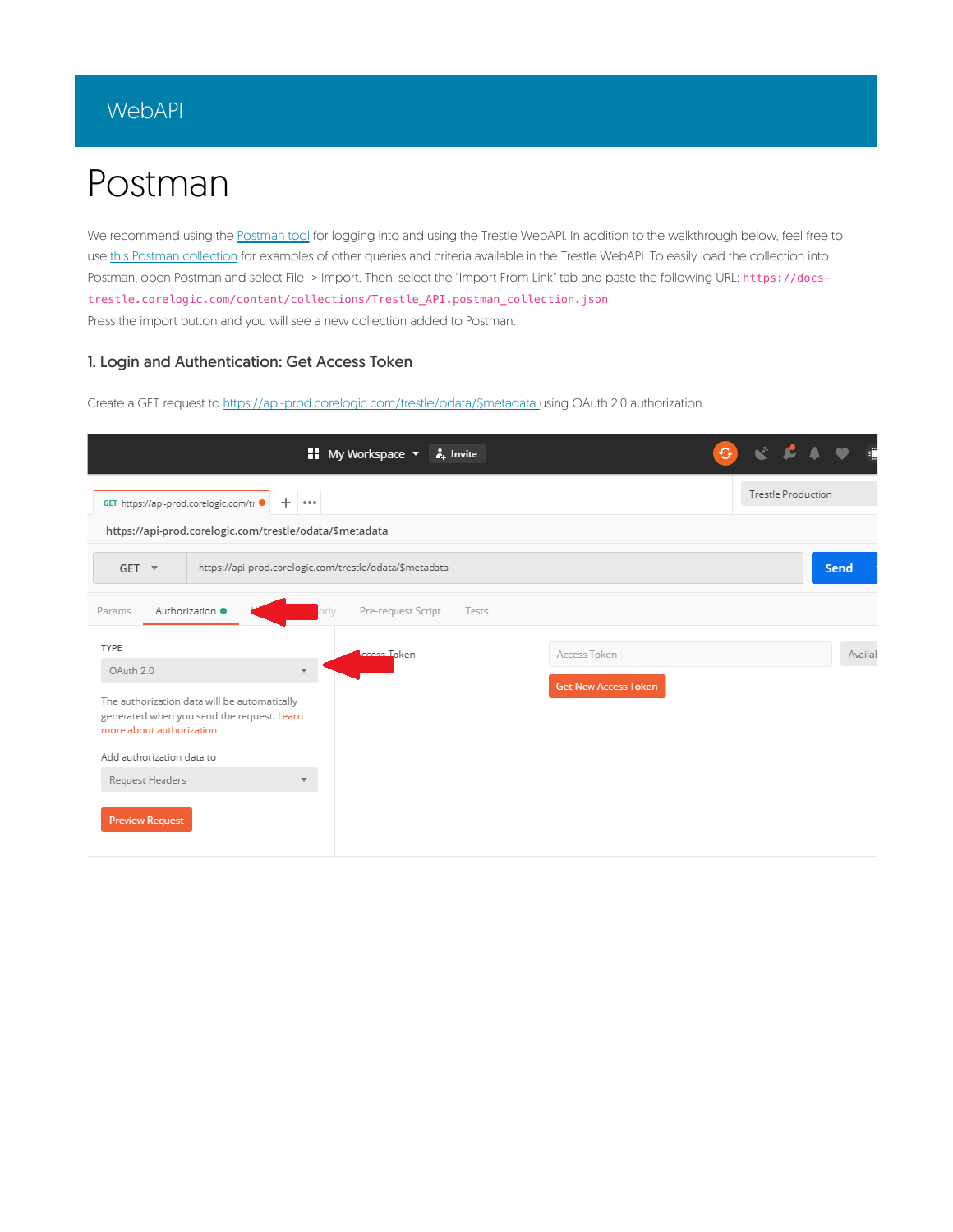#### ACCESS TOKEN PARAMETERS

|                                                                                                                                                                                              | $\blacksquare$ My Workspace $\blacktriangledown$<br>$\frac{1}{2}$ . Invite |                             | ⊖                         |
|----------------------------------------------------------------------------------------------------------------------------------------------------------------------------------------------|----------------------------------------------------------------------------|-----------------------------|---------------------------|
| $+$<br>GET https://api-prod.corelogic.com/tr<br>0.0.0                                                                                                                                        |                                                                            |                             | <b>Trestle Production</b> |
| https://api-prod.corelogic.com/trestle/odata/\$metadata                                                                                                                                      |                                                                            |                             |                           |
| https://api-prod.corelogic.com/trestle/odata/\$metadata<br>$GET$ $*$                                                                                                                         |                                                                            |                             | <b>Send</b>               |
| Authorization <sup>@</sup><br>Body<br>Params<br>Headers                                                                                                                                      | Pre-request Script<br>Tests                                                |                             |                           |
| TYPE                                                                                                                                                                                         | Access Token                                                               | Access Token                | Availab                   |
| OAuth 2.0<br>$\overline{\phantom{a}}$<br>The authorization data will be automatically<br>generated when you send the request. Learn<br>more about authorization<br>Add authorization data to |                                                                            | <b>Get New Access Token</b> |                           |
| Request Headers<br><b>Preview Request</b>                                                                                                                                                    |                                                                            |                             |                           |
| Response                                                                                                                                                                                     |                                                                            |                             |                           |

To enter the Access Token values, press the Get New Access Token button.

Enter the information for the new Access Token as described below.

- Token Name = [This is the name of the variable that is returned with your token. It can be anything. In Postman, you'll need to remember the name of the token for later requests.]
- Grant Type = Client Credentials
- Access Token URL = https://api-prod.corelogic.com/trestle/oidc/connect/token
- Client ID = [Your username]
- Client Secret = [Your password]
- $\bullet$  Scope = api
- Client Authentication = Send client credentials in body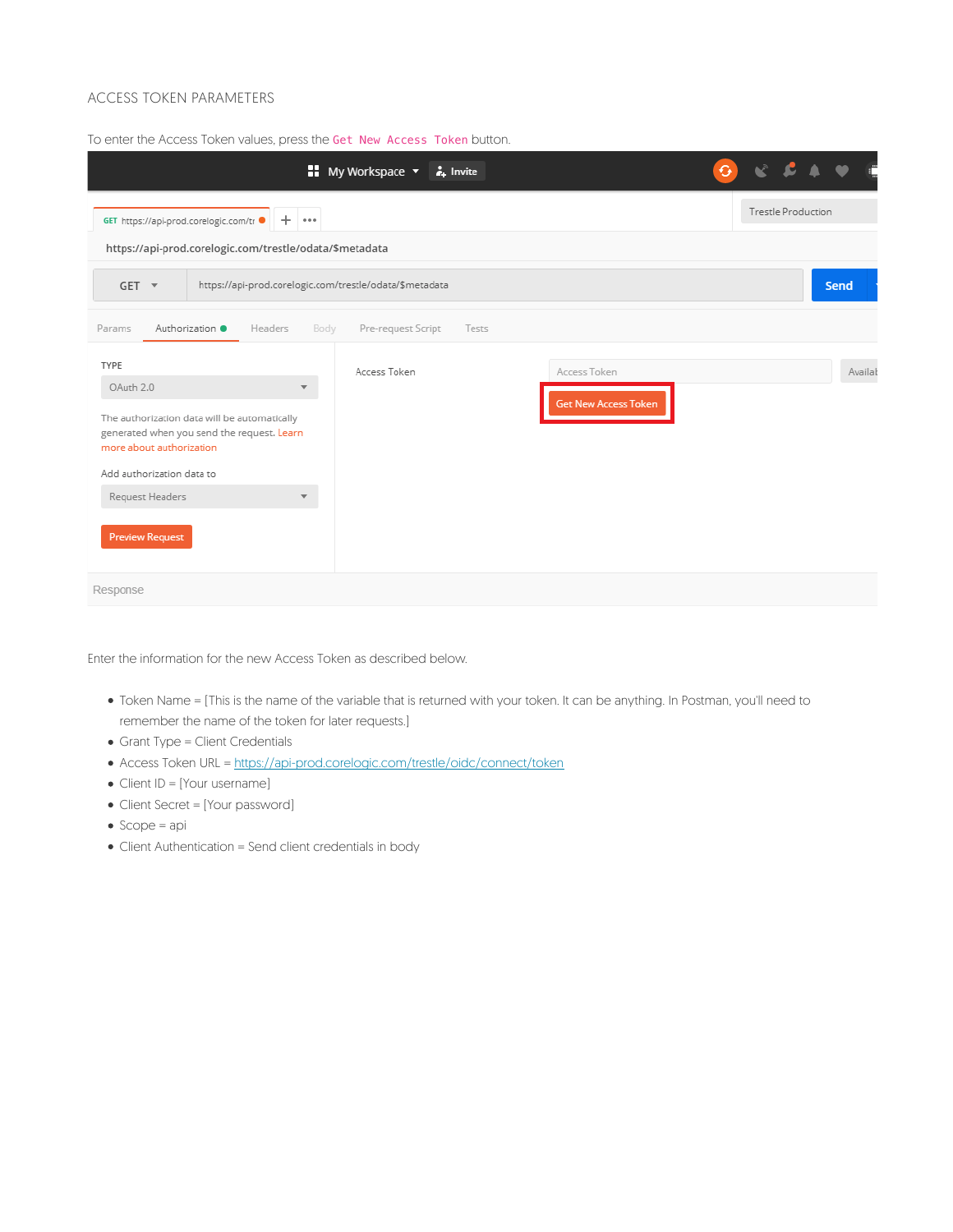Press the Request Token button to get your token. The response comes back in a popup window.

| <b>GET NEW ACCESS TOKEN</b> |                                                           | × |
|-----------------------------|-----------------------------------------------------------|---|
|                             |                                                           |   |
| Token Name                  | Demo Token                                                |   |
| Grant Type                  | Client Credentials                                        |   |
| Access Token URL            | https://api-prod.corelogic.com/trestle/oidc/connect/token |   |
| Client ID <sup>(1)</sup>    | demoUser                                                  |   |
| Client Secret (i)           | demoSecret                                                |   |
| Scope <sup>(1)</sup>        | api                                                       |   |
| Client Authentication       | Send client credentials in body                           |   |
|                             | <b>Request Token</b>                                      |   |

Scroll down in the popup window and press the Use Token button. The token is only good for a period of time. The expires\_in value is the number of second this token is good for. (e.g., 3600 seconds = 1 hour)

| <b>MANAGE ACCESS TOKENS</b> |            |                                                                                                                                                                                    | × |
|-----------------------------|------------|------------------------------------------------------------------------------------------------------------------------------------------------------------------------------------|---|
| ALL TOKENS                  |            | aWRfbGlzdCl6ljIsNCw1liwiY2xpZW50X3Byb2R1Y3RfbmFtZSl6llJFU<br>08gV2ViIEFQSSB0ZXN0aW5nIFRvb2wiLCJjbGIIbnRfcHJvZHVjdF9kYX<br>RhZmVIZF9uYW1IIjoiUkVTTyBXZWIgQVBJIENIcnRpZmIjYXRpb24iLC |   |
| Prod Token                  |            | JibGllbnRfY29tcGFueV9uYW1lljoiliwic2NvcGUiOiJhcGkifQ.IfXQc6ph<br>2wS9-f2zFLiMERCt4tdJDO7DONP-FeMem-                                                                                |   |
| OA Odata / API Token        |            | vzL0LNWr_IJ19UUeD1PI1uoNUeoxgirLfvnISM9Fs_hZyuxT6oaHk9Z<br>WluhldmzjWlQgOXzleZesg7u1cMkvnETQxX0dTU9UHPjYMKlfgcjZt                                                                  |   |
| Prod API Token              |            | KmrlU177vLsbmM7ePpew7PofJbFGQF0OE2K3xvrSBi0alxTiZTtgoU<br>cN60NfhYq_u0Akq-su_8M0Iu1AUJESdZNXLLx8O_flybSTb-                                                                         |   |
| Demo Token                  |            | YMH3DBeFp-<br>sj2CZjFqs_FCPalbRFBNO17YzQX5Ds_rZOsexBkh5y3HKVXo15X3-                                                                                                                |   |
|                             |            | xmPOSmO8GxK0U689CGYzGAB7KA                                                                                                                                                         |   |
|                             | Token Type | Bearer                                                                                                                                                                             |   |
|                             | expires in | 3600                                                                                                                                                                               |   |
|                             |            | <b>Use Token</b>                                                                                                                                                                   |   |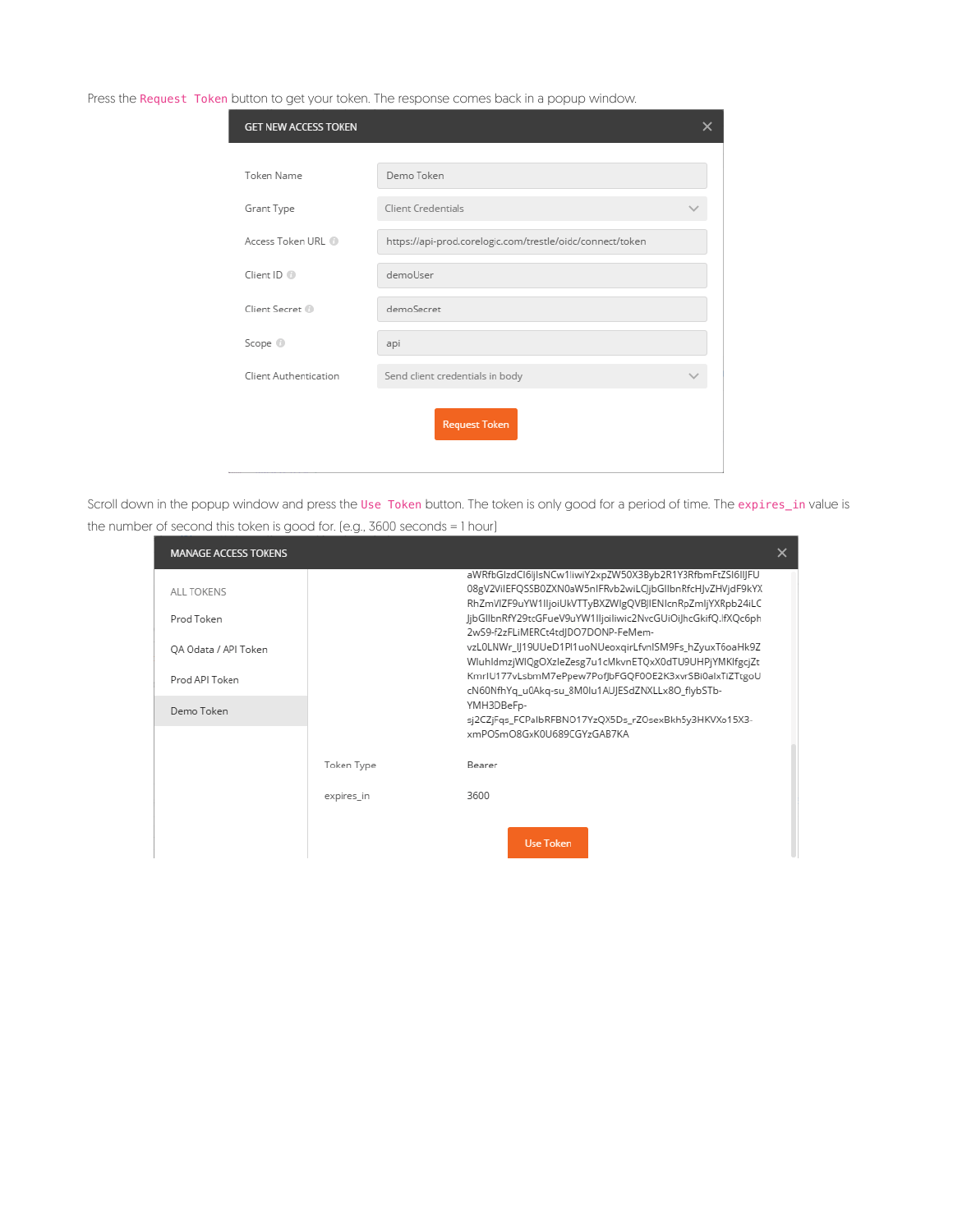#### 2. Get Metadata

Create a GET request to https://api-prod.corelogic.com/trestle/odata/\$metadata using OAuth 2.0 authorization.

Set the Access Token to the token from section 1. If you are using Postman, there is a dropdown named Available Tokens that will have the token from section 1 with the token name you gave it.

Click the Send button to get the XML metadata back.

| <b>Postman</b>                                                                                                                                                                                                                                                                                                                                                                                                                                                                                                                                                                                                                                                                                                                                                                                                                                                                                                                                                                                                                                            |                                                            |                                                                                     |                              |                |
|-----------------------------------------------------------------------------------------------------------------------------------------------------------------------------------------------------------------------------------------------------------------------------------------------------------------------------------------------------------------------------------------------------------------------------------------------------------------------------------------------------------------------------------------------------------------------------------------------------------------------------------------------------------------------------------------------------------------------------------------------------------------------------------------------------------------------------------------------------------------------------------------------------------------------------------------------------------------------------------------------------------------------------------------------------------|------------------------------------------------------------|-------------------------------------------------------------------------------------|------------------------------|----------------|
| File Edit View Help                                                                                                                                                                                                                                                                                                                                                                                                                                                                                                                                                                                                                                                                                                                                                                                                                                                                                                                                                                                                                                       |                                                            |                                                                                     |                              |                |
| П,<br><b>C</b> New<br><b>Import</b><br>Runner                                                                                                                                                                                                                                                                                                                                                                                                                                                                                                                                                                                                                                                                                                                                                                                                                                                                                                                                                                                                             | $\blacksquare$ My Workspace $\blacktriangleright$          |                                                                                     | IN SYNC                      | 0 <sub>0</sub> |
| https://api-prod.corel<br>Demo Query                                                                                                                                                                                                                                                                                                                                                                                                                                                                                                                                                                                                                                                                                                                                                                                                                                                                                                                                                                                                                      | https://api-prod.corel@<br>÷<br>$\alpha$ $\alpha$ $\alpha$ |                                                                                     | <b>Trestle Production</b>    |                |
| https://api-prod.corelogic.com/trestle/odata/\$metadata<br>$GET \vee$                                                                                                                                                                                                                                                                                                                                                                                                                                                                                                                                                                                                                                                                                                                                                                                                                                                                                                                                                                                     |                                                            |                                                                                     | Params                       | <b>Send</b>    |
| Authorization ·<br>Headers (1)<br>Body                                                                                                                                                                                                                                                                                                                                                                                                                                                                                                                                                                                                                                                                                                                                                                                                                                                                                                                                                                                                                    | Pre-request Script<br>Tests                                |                                                                                     |                              |                |
| TYPE<br>$\checkmark$<br>OAuth 2.0<br>The authorization data will be automatically<br>generated when you send the request. Learn<br>more about authorization<br>Add authorization data to<br>Request Headers<br><b>Preview Request</b>                                                                                                                                                                                                                                                                                                                                                                                                                                                                                                                                                                                                                                                                                                                                                                                                                     | Access Token                                               | eyJ0eXAiOiJKV1QiLCJhbGciOiJSUzI1NilsIng1dCl6ImtRb05Y<br><b>Get New Access Token</b> |                              | Availab        |
| Cookies<br>Headers (8)<br><b>Test Results</b><br>Body                                                                                                                                                                                                                                                                                                                                                                                                                                                                                                                                                                                                                                                                                                                                                                                                                                                                                                                                                                                                     |                                                            |                                                                                     | Status: 200 OK Time: 1885 ms |                |
| XML V<br>Pretty<br>Raw<br>Preview                                                                                                                                                                                                                                                                                                                                                                                                                                                                                                                                                                                                                                                                                                                                                                                                                                                                                                                                                                                                                         |                                                            |                                                                                     |                              |                |
| 1 - <edmx:edmx version="4.0" xmlns:edmx="http://docs.oasis-open.org/odata/ns/edmx"><br/><math>2 -</math><br/><edmx:dataservices><br/><math>3 -</math><br/><schema namespace="CoreLogic.DataStandard.RESO.WebAPI_1_0" xmlns="http://docs.oasis-open.org/odata/ns/edm"><br/><math>4 -</math><br/><entitytype name="DataSystem"><br/><math>5 -</math><br/><key><br/>6<br/><propertyref name="ID"></propertyref><br/><math>\overline{7}</math><br/></key><br/><math display="inline">\rm ^8</math><br/><property maxlength="255" name="ID" nullable="false" type="Edm.String"></property><br/><property name="Name" type="Edm.String"></property><br/>9<br/>10<br/><property name="ServiceURI" type="Edm.String"></property><br/><property name="DateTimeStamp" nullable="false" precision="27" type="Edm.DateTimeOffset"></property><br/>11<br/>12<br/><property name="TransportVersion" type="Edm.String"></property><br/><property name="DataDictionaryVersion" type="Edm.String"></property><br/>13</entitytype></schema></edmx:dataservices></edmx:edmx> |                                                            |                                                                                     |                              |                |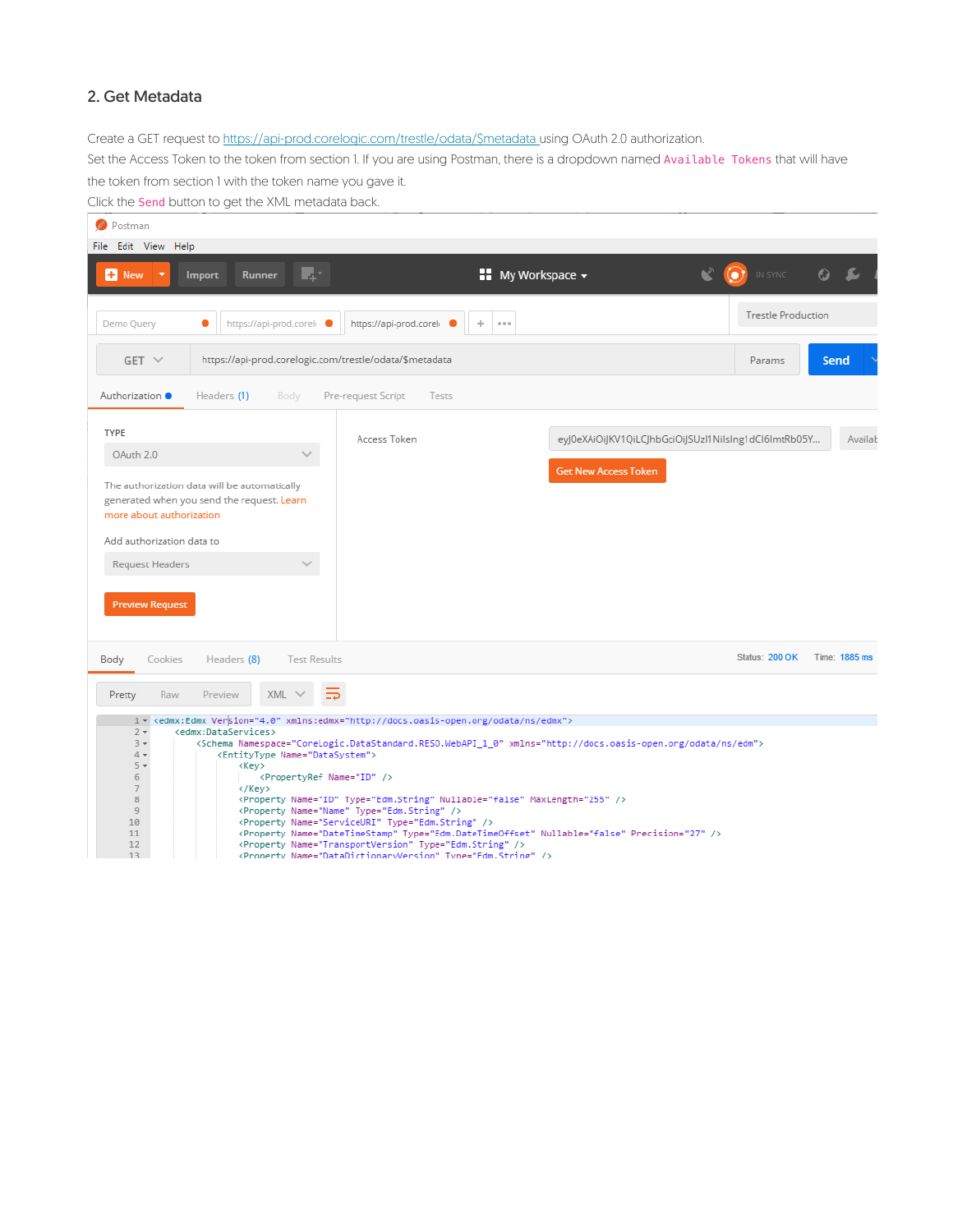# Retrieving Listing Data

#### 3. Get Listings

Create a GET request to https://api-prod.corelogic.com/trestle/odata/Property?Class=Residential&\$top=5 using OAuth 2.0 authorization and your Access Token.

The Property in this link is the resource we're querying. The Class=Residential is the property type to find listings in. We're limiting the results to only 5 records with \$top=5 since this can be very resource intensive.

Click the Send button and you should see fields and data for 5 listings.

| <b>Postman</b>                                                                                                                                                                                                                                                                                       |                                                                 |
|------------------------------------------------------------------------------------------------------------------------------------------------------------------------------------------------------------------------------------------------------------------------------------------------------|-----------------------------------------------------------------|
| File Edit View Help                                                                                                                                                                                                                                                                                  |                                                                 |
| Пŗ<br>$\blacksquare$ My Workspace $\blacktriangledown$<br><b>D</b> New<br>Runner<br>Import                                                                                                                                                                                                           | $\Omega$<br>IN SYNC                                             |
| https://api-prod.coreli<br>Demo Query<br>https://api-prod.corel<br>0<br>$\rightarrow$<br>0.0.0                                                                                                                                                                                                       | <b>Trestle Production</b>                                       |
| https://api-prod.corelogic.com/trestle/odata/Property?Class=Residential&\$top=5<br>$GET \vee$                                                                                                                                                                                                        | <b>Send</b><br>Params                                           |
| Authorization ·<br>Headers (1)<br>Pre-request Script<br>Body<br>Tests                                                                                                                                                                                                                                |                                                                 |
| TYPE<br>Access Token<br>OAuth 2.0<br>$\checkmark$<br><b>Get New Access Token</b><br>The authorization data will be automatically<br>generated when you send the request. Learn<br>more about authorization<br>Add authorization data to<br>Request Headers<br>$\checkmark$<br><b>Preview Request</b> | eyJ0eXAiOiJKV1QiLCJhbGciOiJSUzI1NilsIng1dCl6ImtRb05Y<br>Availab |
| <b>Test Results</b><br>Cookies<br>Headers (9)<br>Body                                                                                                                                                                                                                                                | Status: 200 OK<br>Time: 1586 ms                                 |
| $ISON \vee$<br>Raw<br>Preview<br>Pretty                                                                                                                                                                                                                                                              |                                                                 |
| $1 - \{$<br>"@odata.context": "https://api-prod.corelogic.com/trestle/odata/\$metadata#Property/CoreLogic.DataStandard.RESO.DD_1_5.Property",<br>$\overline{2}$<br>$3 -$<br>"value": [                                                                                                               |                                                                 |